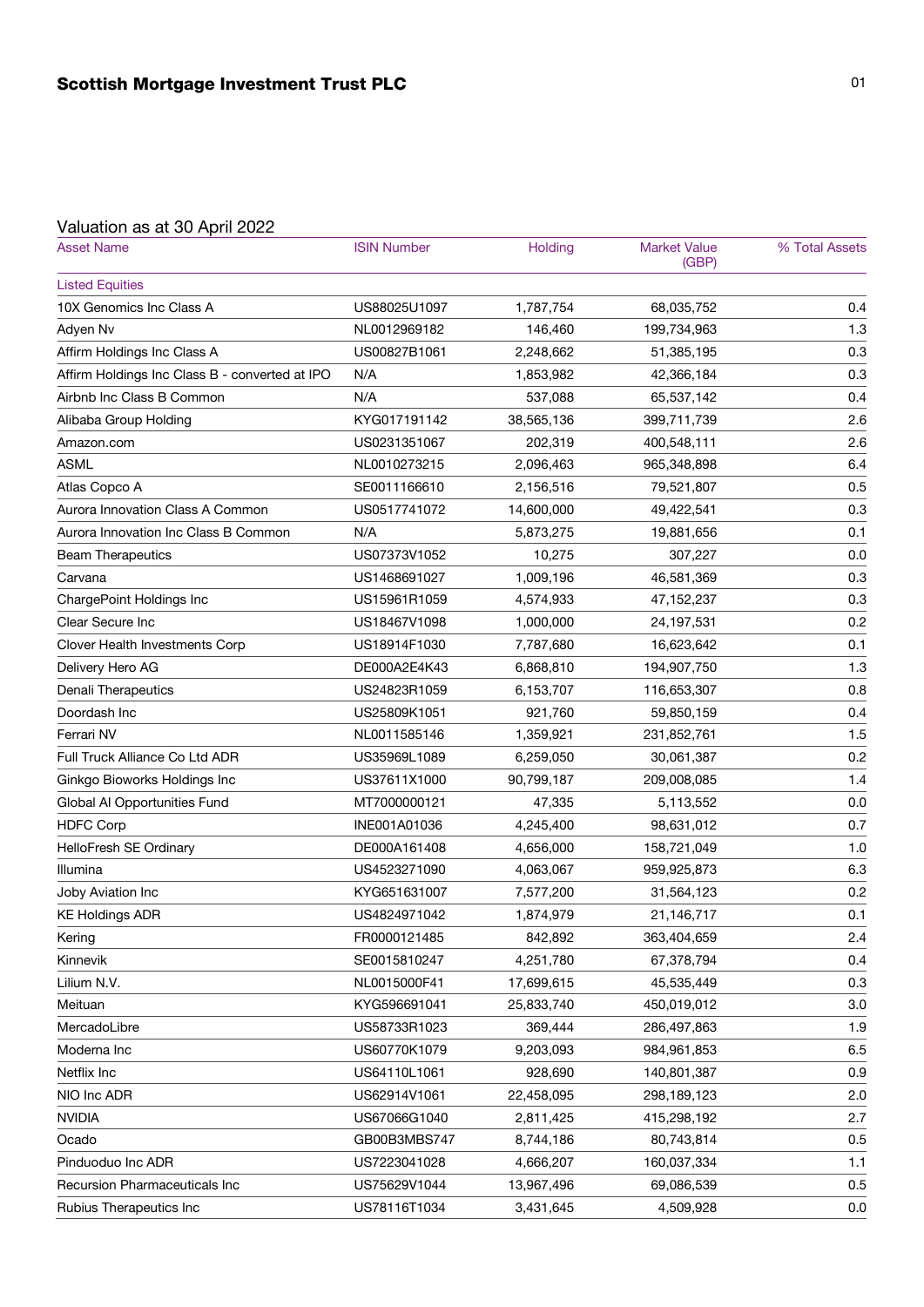## Scottish Mortgage Investment Trust PLC **CONTROLLER 1002** 02

| US7995661045 | 5,586,264  | 33,593,224     | 0.2  |
|--------------|------------|----------------|------|
| CA82509L1076 | 260,700    | 88,764,664     | 0.6  |
| US8334451098 | 938,574    | 128,200,761    | 0.8  |
| LU1778762911 | 1,654,916  | 134,093,672    | 0.9  |
| KYG875721634 | 19,531,800 | 747,894,340    | 4.9  |
| US88160R1014 | 1,363,303  | 944,897,654    | 6.2  |
| US92764N1028 | 3,757,156  | 60,928,472     | 0.4  |
| US93403J1060 | 3,776,197  | 70,049,883     | 0.5  |
| US94419L1017 | 1,328,180  | 81,341,107     | 0.5  |
| GB00BL9YR756 | 37,093,784 | 146,483,353    | 1.0  |
| DM0003L6     | 18,546,892 | 0              | 0.0  |
| DE000ZAL1111 | 5,625,817  | 177,080,165    | 1.2  |
| US98980L1017 | 1,028,079  | 81,525,723     | 0.5  |
| US98985X1000 | 2,212,775  | 2,960,941      | 0.0  |
|              |            | 10,658,069,675 | 70.4 |
|              |            |                |      |

| Private Company Investments - excluding Fixed Interest |  |
|--------------------------------------------------------|--|
|--------------------------------------------------------|--|

| Ant International Co Limited Class C Ord.      | 143,150,282 | 0.9 |
|------------------------------------------------|-------------|-----|
| Antler East Africa Fund I LP                   | 421,683     | 0.0 |
| <b>ARCH Ventures Fund IX</b>                   | 17,386,619  | 0.1 |
| <b>ARCH Ventures Fund X</b>                    | 6,719,454   | 0.0 |
| ARCH Ventures Fund X Overage LP                | 7,252,790   | 0.0 |
| <b>ARCH Ventures Fund XI</b>                   | 3,760,971   | 0.0 |
| <b>ARCH Ventures Fund XII</b>                  | 640,817     | 0.0 |
| Away (JRSK Inc) Series D Pref.                 | 17,440,980  | 0.1 |
| Away (JRSK Inc) Series Seed Pref.              | 8,968,969   | 0.1 |
| Blockchain.com Group Hdgs Inc Series C-1 Pref. | 191,041,366 | 1.3 |
| Blockchain.com Group Hdgs Inc Series D Pref.   | 79,649,481  | 0.5 |
| Blockstream Corporation Inc Series B-1 Pref.   | 74,599,697  | 0.5 |
| Bolt Threads, Inc Series D Pref.               | 26,540,306  | 0.2 |
| Bolt Threads, Inc Series E Pref.               | 22,752,424  | 0.2 |
| ByteDance Ltd Series E Pref.                   | 152,323,760 | 1.0 |
| ByteDance Ltd Series E-1 Pref.                 | 137,035,246 | 0.9 |
| Capsule Corp Series D Pref.                    | 50,043,410  | 0.3 |
| Carbon Inc Series D Pref.                      | 46,498,529  | 0.3 |
| Carbon Inc Series E Pref.                      | 29,089,255  | 0.2 |
| Climeworks AG Non-Voting Shares                | 335,856     | 0.0 |
| Climeworks AG Series F Pref.                   | 43,846,642  | 0.3 |
| Convoy, Inc Series D Pref.                     | 29,114,845  | 0.2 |
| Convoy, Inc Series E Preferred                 | 15,929,902  | 0.1 |
| Databricks, Inc. Series H Pref.                | 57,139,606  | 0.4 |
| Epic Games, Inc.                               | 179,068,889 | 1.2 |
| <b>Essence Healthcare Series 3 Pref.</b>       | 40,169,801  | 0.3 |
| GoPuff, Inc. (GoBrands) Series G Pref.         | 54,407,887  | 0.4 |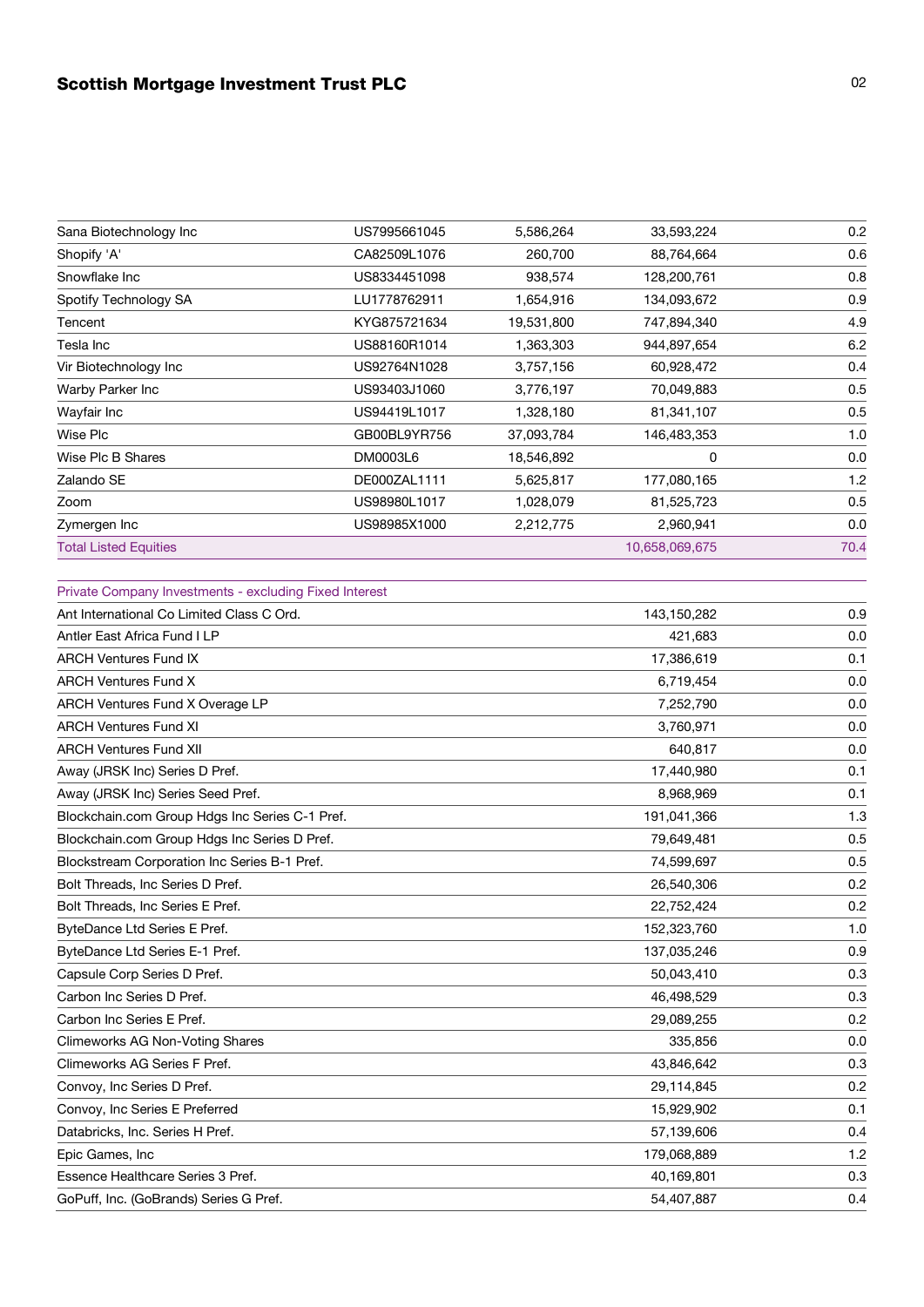## Scottish Mortgage Investment Trust PLC **CONTROLLER 103** 03

| HeartFlow Holding Inc Series E Pref.                  | 43,547,171  | 0.3 |
|-------------------------------------------------------|-------------|-----|
| Honor Technology, Inc Series D Pref.                  | 39,195,005  | 0.3 |
| Honor Technology, Inc Series E Pref.                  | 25,972,511  | 0.2 |
| Horizon Robotics Series C Pref.                       | 46,338,966  | 0.3 |
| Indigo Agriculture Inc D Series D Pref.               | 24,956,359  | 0.2 |
| Indigo Agriculture Inc Series E Pref.                 | 14,880,554  | 0.1 |
| Indigo Agriculture, Inc Common                        | 1,949,124   | 0.0 |
| Indigo Agriculture, Inc. Series F Pref.               | 14,895,019  | 0.1 |
| Indigo Agriculture, Inc. Series G Pref.               | 9,487,663   | 0.1 |
| Innovation Works Development Fund                     | 16,990,142  | 0.1 |
| Intarcia Therapeutics Inc Common                      | 0           | 0.0 |
| Intarcia Therapeutics Inc Series EE Pref.             | 0           | 0.0 |
| Jiangxiaobai Holdigs Ltd Series C Pref.               | 63,098,781  | 0.4 |
| KSQ Therapeutics, Inc. Series C Pref.                 | 20,969,679  | 0.1 |
| KSQ Therapeutics, Inc. Series D Pref.                 | 7,658,606   | 0.1 |
| Northvolt AB Ordinary Series A                        | 23,734,568  | 0.2 |
| Northvolt AB Preference D                             | 271,535     | 0.0 |
| Northvolt AB Preference D1                            | 498,780     | 0.0 |
| Northvolt AB Preference E1                            | 211,685,941 | 1.4 |
| Northvolt AB Preference E2                            | 119,352,819 | 0.8 |
| Nuro, Inc. Series C Pref.                             | 54,697,811  | 0.4 |
| Nuro, Inc. Series D Pref.                             | 28,968,573  | 0.2 |
| PsiQuantum Series D Pref.                             | 18,920,661  | 0.1 |
| Rappi, Inc. Series F Pref.                            | 61,706,212  | 0.4 |
| Redwood Materials, Inc. Series C Pref.                | 78,165,086  | 0.5 |
| Relativity Space, Inc. Series D Pref.                 | 39,900,264  | 0.3 |
| Relativity Space, Inc. Series E Pref.                 | 21,273,487  | 0.1 |
| Salt Pay Co Ltd Non-Voting Ordinary Shares            | 61,206,518  | 0.4 |
| Salt Pay Co Ltd Voting Ordinary Shares                | 1,330       | 0.0 |
| Sinovation Fund III                                   | 10,639,306  | 0.1 |
| Solugen, Inc. Series C-1 Pref.                        | 71,230,120  | 0.5 |
| Space Exploration Technologies Corp Class A<br>Common | 59,576,857  | 0.4 |
| Space Exploration Technologies Corp Class C<br>Common | 18,376,020  | 0.1 |
| Space Exploration Technologies Corp Series J<br>Pref. | 151,958,176 | 1.0 |
| Space Exploration Technologies Corp Series N<br>Pref. | 122,129,942 | 0.8 |
| Stripe, Inc Class B Common                            | 56,637,484  | 0.4 |
| Stripe, Inc Series G Pref.                            | 160,869,384 | 1.1 |
| Stripe, Inc Series H Pref.                            | 23,864,296  | 0.2 |
| Tanium, Inc. Class B Common                           | 109,457,459 | 0.7 |
| Tempus Labs, Inc. Series E Pref.                      | 120,396,427 | 0.8 |
| Tempus Labs, Inc. Series F Pref.                      | 43,946,946  | 0.3 |